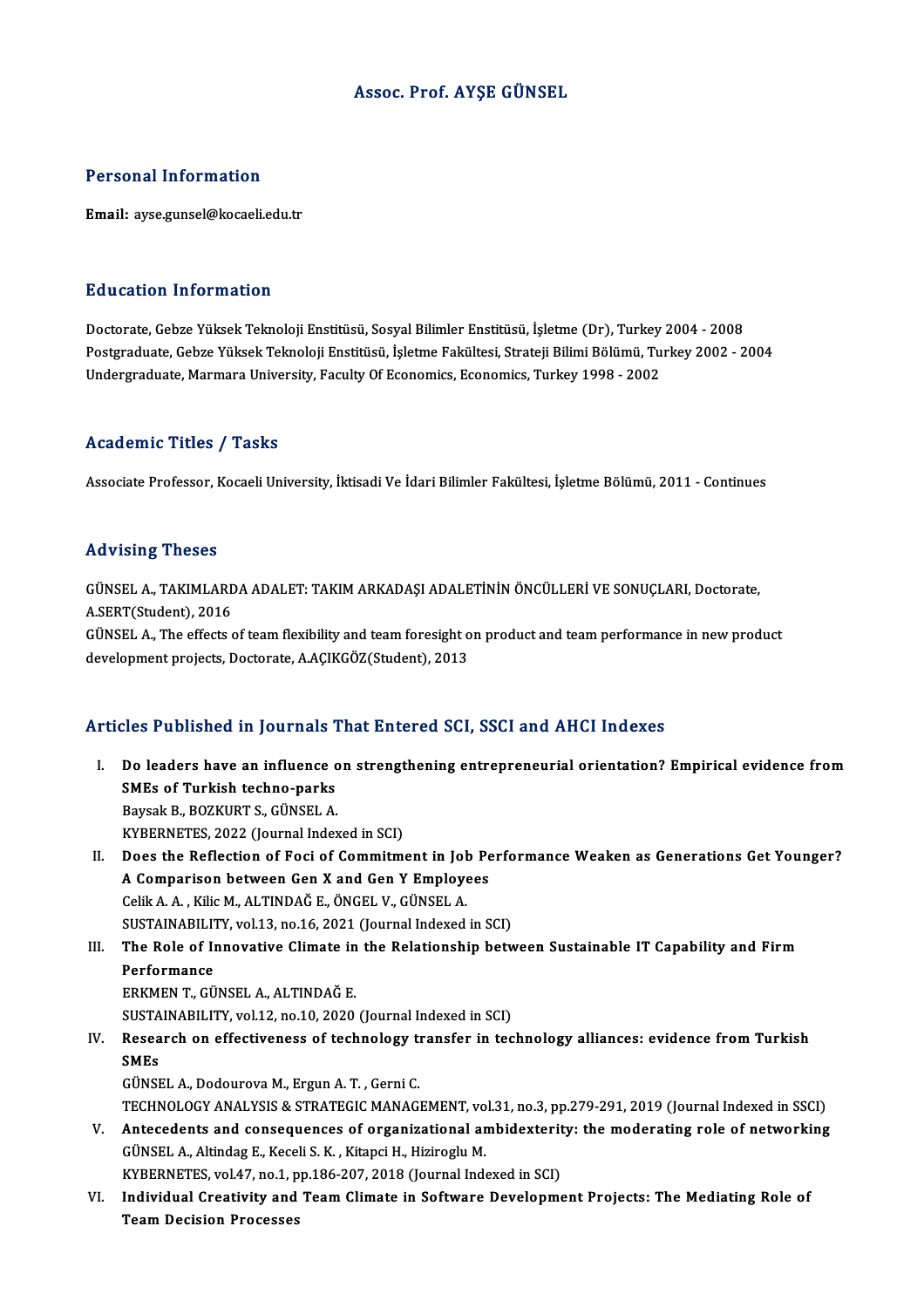AcikgozA.,GÜNSELA. Acikgoz A., GÜNSEL A.<br>CREATIVITY AND INNOVATION MANAGEMENT, vol.25, no.4, pp.445-463, 2016 (Journal Indexed in SSCI)<br>Team Eargeight in New Product Development Prejects Acikgoz A., GÜNSEL A.<br>CREATIVITY AND INNOVATION MANAGEMENT, vol.25, no.4, p<br>VII. Team Foresight in New Product Development Projects

- CREATIVITY AND INNOVATION MANAG<br>Team Foresight in New Product Dev<br>Acikgoz A., GÜNSEL A., Kuzey C., Zaim H.<br>CROUP DECISION AND NECOTIATION .v. Team Foresight in New Product Development Projects<br>Acikgoz A., GÜNSEL A., Kuzey C., Zaim H.<br>GROUP DECISION AND NEGOTIATION, vol.25, no.2, pp.289-323, 2016 (Journal Indexed in SSCI)<br>Eunctional Diversity, Absorptive Canabili Acikgoz A., GÜNSEL A., Kuzey C., Zaim H.<br>GROUP DECISION AND NEGOTIATION, vol.25, no.2, pp.289-323, 2016 (Journal Indexed in SSCI)<br>VIII. Functional Diversity, Absorptive Capability and Product Success: The Moderating Role o
- GROUP DECISION AND NEGOTIATION, vol.25, no.2, pp.2<br>Functional Diversity, Absorptive Capability and l<br>Complexity in New Product Development Teams<br>Asikser A. Cuansel A. Kuroy G. Sessin C Complexity in New Product Development Teams<br>Acikgoz A., Guensel A., Kuzey C., Secgin G. CREATIVITYANDINNOVATIONMANAGEMENT,vol.25,no.1,pp.90-109,2016 (Journal Indexed inSSCI)

#### Articles Published in Other Journals

- rticles Published in Other Journals<br>I. The Dark Side of the Leadership: The Effects of Toxic Leaders on Employees The Dark Side of the Dark Side of the Dark Side of the KILIÇ M., GÜNSEL A. KILIÇ M., GÜNSEL A.<br>European Journal of Social Sciences, vol.2, no.2, pp.51-56, 2019 (Refereed Journals of Other Institutions) KILIÇ M., GÜNSEL A.<br>European Journal of Social Sciences, vol.2, no.2, pp.51-56, 2019 (Refereed Journals of (<br>II. Examining the Relationship Between Emotional Intelligence and Team Roles European Journal of Social Sci<br>Examining the Relationship<br>Acaray A., GÜNSEL A., Yasar S.<br>ECE ACADEMIC BEVIEW vol 1
- Examining the Relationship Between Emotional Intelligence and Team Ro<br>Acaray A., GÜNSEL A., Yasar S.<br>EGE ACADEMIC REVIEW, vol.19, no.2, pp.189-203, 2019 (Journal Indexed in ESCI)<br>Kesifaal ve Calistinisi Vetanaže Daval: Cif Acaray A., GÜNSEL A., Yasar S.<br>EGE ACADEMIC REVIEW, vol.19, no.2, pp.189-203, 2019 (Journal Indexed in ESCI)<br>III. Keşifsel ve Geliştirici Yeteneğe Dayalı Çift Yönlülük: Çift Yönlülük ve Firma Yenilikçiliği Arasındaki<br>İ
- EGE ACADEMIC REVIEW,<br>Keşifsel ve Geliştirici Y<br>İlişkilerin İncelenmesi<br>CÜNDÜZ CEKMECELİQÖL Keşifsel ve Geliştirici Yeteneğe Dayalı Çift Yönlülük: Ç<br>İlişkilerin İncelenmesi<br>GÜNDÜZ ÇEKMECELİOĞLU H., GÜNSEL A., ÖZTÜRK İLHAN Ö.<br>Pusiness and Esenemiss Besearsk Jeurnal vol 9 ne 1 nn 13. İlişkilerin İncelenmesi<br>GÜNDÜZ ÇEKMECELİOĞLU H., GÜNSEL A., ÖZTÜRK İLHAN Ö.<br>Business and Economics Research Journal, vol.9, no.1, pp.137-150, 2018 (Refereed Journals of Other Institutions)
- GÜNDÜZ ÇEKMECELİOĞLU H., GÜNSEL A., ÖZTÜRK İLHAN Ö.<br>Business and Economics Research Journal, vol.9, no.1, pp.137-150, 2018 (Refereed Journals of Other Institution<br>IV. THE CONCEPTS OF CORPORATE SOCIAL RESPONSIBILITY AND THE Business and Economics Research Journal, vol.9, no.1, pp.137-150, 2018 (Refereed Jo<br>THE CONCEPTS OF CORPORATE SOCIAL RESPONSIBILITY AND THE EFFECTS<br>CORPORATE SOCIAL RESPONSIBILITY ON ORGANIZATIONAL COMMITMENT THE CONCEPTS OF CORPORATE SO<br>CORPORATE SOCIAL RESPONSIBILI<br>GÜNSEL A., CANDAN F. B. , KARATAŞ E.<br>Eurosian Journal of Social Sciences, 201 CORPORATE SOCIAL RESPONSIBILITY ON ORGANIZATIONAL COMMITMENT<br>GÜNSEL A., CANDAN F. B. , KARATAŞ E.<br>Eurasian Journal of Social Sciences, 2017 (Refereed Journals of Other Institutions)

GÜNSEL A., CANDAN F. B. , KARATAŞ E.<br>Eurasian Journal of Social Sciences, 2017 (Refereed Journals of Other Institutions)<br>V. BEŞ FAKTÖR KİŞİLİK ÖZELLİKLERİ, İZLENİM YÖNETİMİ TAKTİKLERİ VE ÖZNEL İYİ OLUŞ<br>ARASINDAKİ İJ İSKİNİ Eurasian Journal of Social Sciences, 2017 (Refereed Journals of Other Institutions)<br>BEŞ FAKTÖR KİŞİLİK ÖZELLİKLERİ, İZLENİM YÖNETİMİ TAKTİKLERİ VE ÖZNEL İYİ OLU<br>ARASINDAKİ İLİŞKİNİN İNCELENMESİ: KAMU ÇALIŞANLARI ÜZERİNE Bİ ARASINDAKİ İLİŞKİNİN İNCELENMESİ: KAMU ÇALIŞANLARI ÜZERİNE BİR ARAŞTIRMA<br>ACARAY A., GÜNSEL A. ARASINDAKİ İLİŞKİNİN İNCELENMESİ: KAMU ÇALIŞANLARI ÜZERİNE BİR ARAŞTIRMA<br>ACARAY A., GÜNSEL A.<br>Uluslararası İktisadi ve İdari İncelemeler Dergisi, pp.527-546, 2017 (Other Refereed National Journals)<br>Matiyasyan, Duygusal Ema

- ACARAY A., GÜNSEL A.<br>Uluslararası İktisadi ve İdari İncelemeler Dergisi, pp.527-546, 2017 (Other Refereed National Journals)<br>VI. Motivasyon, Duygusal Emek, Duygusal Uyumsuzluk ve Etkileşim Yoğunluğu Arasındaki İlişkinin<br>İn Uluslararası İktisadi ve İdari İncelemeler Dergisi, pp.527-546, 2017 (Oth<br>Motivasyon, Duygusal Emek, Duygusal Uyumsuzluk ve Etkileşim<br>İncelenmesi: Bir Kamu Kurumu Çalışanları Üzerinde Araştırma<br>ACARAYA CÜNSELA Motivasyon, Duygus.<br>İncelenmesi: Bir Kan<br>ACARAY A., GÜNSEL A.<br>Seavel Bilimler Arastar İncelenmesi: Bir Kamu Kurumu Çalışanları Üzerinde Araştırma<br>ACARAY A., GÜNSEL A.<br>Sosyal Bilimler Araştırma Dergisi, vol.6, no.4, pp.83-98, 2017 (Other Refereed National Journals) ACARAY A., GÜNSEL A.<br>Sosyal Bilimler Araştırma Dergisi, vol.6, no.4, pp.83-98, 2017 (Other Refereed National Journals)<br>VII. The consequences of internal marketing activities onemotional labor in tourism industry<br>POLAT ÜZÜM
- Sosyal Bilimler Araştırma Dergisi, vol.6, n<br>The consequences of internal marke<br>POLAT ÜZÜMCÜ T., GÜNSEL A., YAVAŞ A.<br>Journal of Human Sciences vol.14, no.2, r The consequences of internal marketing activities onemotional labor in tourism industry<br>POLAT ÜZÜMCÜ T., GÜNSEL A., YAVAŞ A.<br>Journal of Human Sciences, vol.14, no.2, pp.1909-1923, 2017 (Refereed Journals of Other Instituti

POLAT ÜZÜMCÜ T., GÜNSEL A., YAVAŞ A.<br>Journal of Human Sciences, vol.14, no.2, pp.1909-1923, 2017 (Refereed Journals of Other Institutions)<br>VIII. TRANSFORMATIONAL LEADERSHIP AND INDIVIDUAL CREATIVITY: THE MEDIATING ROLE Journal of Human Sciences,<br>TRANSFORMATIONAL LE<br>INTRINSIC MOTIVATION<br>CÜNDÜZ CEKMECELİOČLU L TRANSFORMATIONAL LEADERSHIP AND INDIVIDU<br>INTRINSIC MOTIVATION<br>GÜNDÜZ ÇEKMECELİOĞLU H., İlhan Öztürk Ö., GÜNSEL A.<br>Business and Esenamiss Besearsh Journal val 6, no.3, nn INTRINSIC MOTIVATION<br>GÜNDÜZ ÇEKMECELİOĞLU H., İlhan Öztürk Ö., GÜNSEL A.<br>Business and Economics Research Journal, vol.6, no.3, pp.224-232, 2017 (Refereed Journals of Other Institutions)<br>Kunumaal Sosyal Sonumlululu Bir Bakl

- GÜNDÜZ ÇEKMECELİOĞLU H., İlhan Öztürk Ö., GÜNSEL A.<br>Business and Economics Research Journal, vol.6, no.3, pp.224-232, 2017 (Referee<br>IX. Kurumsal Sosyal Sorumluluk: Bir Reklam Aracımı Yoksa Bir Gerçek mi?<br>ERSAN K. GÜNSEL A Business and Econom<br>Kurumsal Sosyal So<br>ERSAN K., GÜNSEL A.<br>Journal of Turkish St. Kurumsal Sosyal Sorumluluk: Bir Reklam Aracı mı Yoksa Bir Gerçek mi?<br>ERSAN K., GÜNSEL A.<br>Journal of Turkish Studies, vol.12, pp.135-162, 2017 (Refereed Journals of Other Institutions)<br>ENEODMASYON TEKNOLOULEDLEIDMA BEREORMA
- ERSAN K., GÜNSEL A.<br>Journal of Turkish Studies, vol.12, pp.135-162, 2017 (Refereed Journals of Other Institutions)<br>X. ENFORMASYON TEKNOLOJİLERİ FİRMA PERFORMANSI İLİŞKİSİNE YETENEK PERSPEKTİFİNDEN BİR<br>RAKIS Journal<br><mark>ENFOR</mark><br>BAKIŞ<br>GÜNSEL ENFORMA<br>BAKIŞ<br>GÜNSEL A. BAKIŞ<br>GÜNSEL A.<br>Düzce Üniversitesi Bilim ve Teknoloji Dergisi, vol.4, no.1, pp.327-336, 2016 (Other Refereed National Journals)<br>Climate and Brodust Quality in Software Dovelopment Teams Assessing the Modiating Bole of
	-

GÜNSEL A.<br>Düzce Üniversitesi Bilim ve Teknoloji Dergisi, vol.4, no.1, pp.327-336, 2016 (Other Refereed National Journ<br>XI. Climate and Product Quality in Software Development Teams Assessing the Mediating Role of Düzce Üniversitesi Bilim ve Teknol<br>Climate and Product Quality in<br>Problem Solving and Learning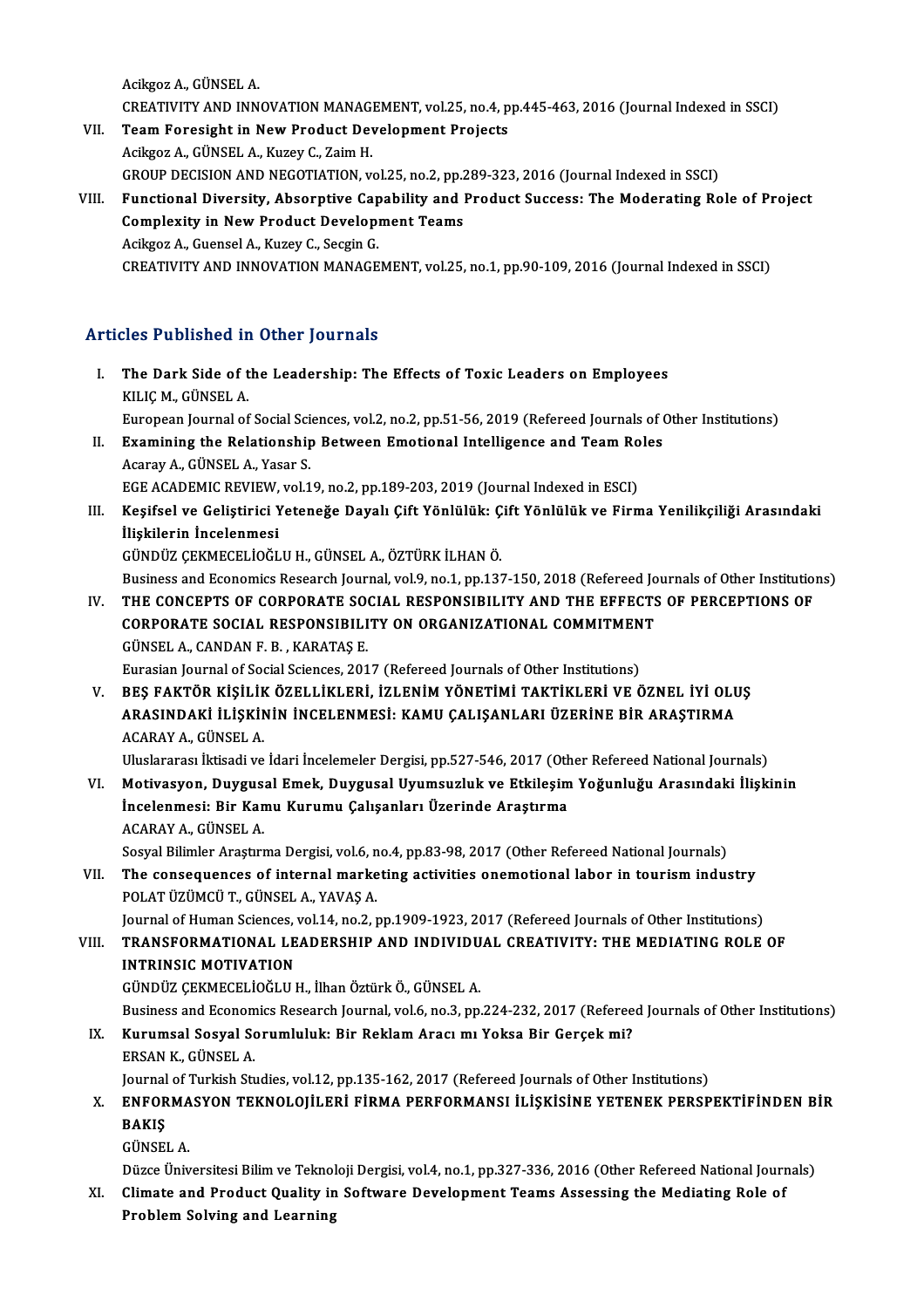AÇIKGÖZ A., GÜNSEL A., KUZEY C.<br>Canakkala Onsakir Mart Üniversit

AÇIKGÖZ A., GÜNSEL A., KUZEY C.<br>Çanakkale Onsekiz Mart Üniversitesi Yönetim Bilimleri Dergisi, vol.13, no.26, pp.7-40, 2015 (Refereed Journals of AÇIKGÖZ A., GÜNSE<br>Çanakkale Onsekiz<br>Other Institutions)<br>AKADEMİSYENI E Canakkale Onsekiz Mart Üniversitesi Yönetim Bilimleri Dergisi, vol.13, no.26, pp.7-40, 2015 (Refereed Journals of<br>Other Institutions)<br>XII. AKADEMİSYENLERİN PROSEDÜREL ADALET VE SİNİZMALGILARININ BİREYSEL PERFORMANSLARI

## Other Institutions)<br>XII. AKADEMİSYENLERİN PROSEDÜREL ADALET VE SİNİZMALGILARININ BİREYSEL PERFORMANSLARI<br>ÜZERİNDEKİETKİLERİ

MEHTAPÖ.,ALNIAÇIKE.,AKYÜREKT.,GÜNSELA.

<mark>ÜZERİNDEKİETKİLERİ</mark><br>MEHTAP Ö., ALNIAÇIK E., AKYÜREK T., GÜNSEL A.<br>Elektronik Mesleki Gelisim ve Arastirma Dergisi, vol.3, no.2, pp.1-15, 2015 (Other Refereed National Journals)<br>Akademisyonlerin Presedürel Adelet Ve Sinirm

XIII. Akademisyenlerin Prosedürel Adalet Ve Sinizm Algılarının Bireysel Performansları Üzerindeki<br>Etkileri Elektron<br><mark>Akadem</mark><br>Etkileri<br>MEUTAB

MEHTAPÖ.,ALNIAÇIKE.,GÜNSELA.,AKYÜREKT.

Elektronik Mesleki Gelişim ve Araştırmalar Dergisi, vol.3, no.2, pp.1-15, 2015 (Other Refereed National Journals)

#### Books&Book Chapters

- ooks & Book Chapters<br>I. IT Sektöründe Kadinlarin Yeri Türkiye Örnegi<br>CÜNSEL A ÖNEY A GÜNSELA.,ÖNEYA. IT Sektöründe Kadinlarin Yeri Ti<br>GÜNSEL A., ÖNEY A.<br>Lambert Academic Publishing, 2016<br>Takimlanda ve Öngütlanda HatiSu Lambert Academic Publishing, 2016
- II. Takimlarda ve Örgütlerde IletiSim<br>GÜNSEL A. Takimlarda ve Örgütlerde IletiSim<br>GÜNSEL A.<br>in: Örgütsel Davranis, GÜNSEL AYSE, BOZKURT SERDAR, Editor, Nobel, Ankara, pp.152-171, 2016<br>Bilgi Vönetimi ve Ögrenen Örgütler.

III. Bilgi Yönetimi ve Ögrenen Örgütler<br>AKGÜN A.E., KESKİN H., GÜNSEL A. in: Örgütsel Davranis, GÜNSEL AYSE<br>Bilgi Yönetimi ve Ögrenen Örgüt<br>AKGÜN A. E. , KESKİN H., GÜNSEL A.<br>Eflatun Ankara 2000 Eflatun, Ankara, 2009

#### Refereed Congress / Symposium Publications in Proceedings

efereed Congress / Symposium Publications in Proceedings<br>I. SAĞLIK SEKTÖRÜNDE HEKİMLERİN ÖZ LİDERLİK DAVRANIŞI GELİŞTİRMELERİNİN ÖNEMİ 1994 GÖLET 988 / .<br>SAĞLIK SEKTÖRÜNI<br>KAĞAN G., GÜNSEL A. SAĞLIK SEKTÖRÜNDE HEKİMLERİN ÖZ LİDERLİK DAVRANIŞI GELİŞTİRMELERİNİN ÖNEMİ<br>KAĞAN G., GÜNSEL A.<br>INTERNATIONAL SOCIAL INNOVATION CONGRESS, İstanbul, Turkey, 16 - 17 October 2019, pp.192-201<br>EAALIYET DENETIMI KAVPAMI VE EAALI

KAĞAN G., GÜNSEL A.<br>INTERNATIONAL SOCIAL INNOVATION CONGRESS, İstanbul, Turkey, 16 - 17 October 2019, pp.192-201<br>II. FAALİYET DENETİMİ KAVRAMI VE FAALİYET DENETİMİNİN ÖNEMİ: ENERJİ SEKTÖRÜ YÖNETİCİLERİ<br>ÜZERİNDE BİR ARASTIR INTERNATIONAL SOCIAL INNOV<br>FAALİYET DENETİMİ KAVRA<br>ÜZERİNDE BİR ARAŞTIRMA<br>CÜNES A CÜNEFL A HALİS M FAALİYET DENETİMİ KAVRA<br>ÜZERİNDE BİR ARAŞTIRMA<br>GÜNEŞ A., GÜNSEL A., HALİS M.<br><sup>211</sup>h International Consusses on <sup>T</sup> ÜZERİNDE BİR ARAŞTIRMA<br>GÜNEŞ A., GÜNSEL A., HALİS M.<br>3th International Congress on Tourism,Economic and Business Science, Sivas, Turkey, 19 - 21 June 2019, vol.162

GÜNEŞ A., GÜNSEL A., HALİS M.<br>3th International Congress on Tourism,Economic and Business Science, Sivas, Turkey, 19 - 21 June 2019, vol.162<br>III. SAĞLIKTA ŞİDDET: ÇATIŞMA YÖNETİMİ TARZLARININ ŞİDDETİ ENGELLEME YÖNÜNDE 3th International Cong<br>SAĞLIKTA ŞİDDET:<br>KAĞAN G., GÜNSEL A.<br><sup>2th International Cong</sup> SAĞLIKTA ŞİDDET: ÇATIŞMA YÖNETİMİ TARZLARININ ŞİDDETİ ENGELLEME YÖNÜNDE KULLANIMI<br>KAĞAN G., GÜNSEL A.<br>3th International Congress on Tourism,Economic and Business Science, Sivas, Turkey, 19 - 21 June 2019, vol.326<br>The Conse KAĞAN G., GÜNSEL A.<br>3th International Congress on Tourism,Economic and Business Science, Sivas, Turkey, 19 - 21 June 2019, vol.326<br>IV. The Consequences of Toxic Leadership on Foci of Commitment: An Empirical Study on t

3th International Congress on To<br>The Consequences of Toxic Le<br>Employees of Banking Sector<br>FULLE M. GÖRRAYA H. GÜNSEL A The Consequences of Toxic Le<br>Employees of Banking Sector<br>KILIÇ M., GÖKKAYA H., GÜNSEL A.<br><sup>Oth International Conference on L</sup>

Employees of Banking Sector<br>KILIÇ M., GÖKKAYA H., GÜNSEL A.<br>9th International Conference on Leadership, Technology, Innovation and Business Management:Leadership,<br>Innovation Media and Communisation, Istanbul, Turkey, 12, 1 KILIÇ M., GÖKKAYA H., GÜNSEL A.<br>9th International Conference on Leadership, Technology, Innovation and Business Management:Lea<br>Innovation, Media and Communication, İstanbul, Turkey, 12 - 13 December 2019, vol.1, pp.340-349 Innovation, Media and Communication, İstanbul, Turkey, 12 - 13 December 2019, vol.1, pp.340-349

### V. SAĞLIK SEKTÖRÜNDE HEKİMLERİN İLETİŞİM BECERİLERİNİ GELİŞTİRMELERİNİN ÖNEMİ<br>KAĞAN G., GÜNSEL A. SAĞLIK SEKTÖRÜNDE HEKİMLERİN İLETİŞİM BECERİLERİNİ GELİŞTİRMELERİNİN ÖNEMİ<br>KAĞAN G., GÜNSEL A.<br>INTERNATIONAL CONGRESS OF MANAGEMENTECONOMY AND POLICY 2019, İstanbul, Turkey, 2 - 03 November<br>2019 np.211.220

KAĞAN G., GÜNSE<mark>I</mark><br>INTERNATIONAL (<br>2019, pp.311-320<br>HİZMET YENİL İK INTERNATIONAL CONGRESS OF MANAGEMENTECONOMY AND POLICY 2019, İstanbul, Turkey, 2 - 03 Novemb<br>2019, pp.311-320<br>VI. HİZMET YENİLİKÇİLİĞİ KAVRAMI VE SAĞLIK SEKTÖRÜNDE HİZMET YENİLİKÇILİĞİNİN GELİŞİMİ

2019, pp.311-320<br>H**İZMET YENİLİKÇİ**<br>Öztürk A., GÜNSEL A.<br><sup>2</sup>nd Interneitenel Ce HİZMET YENİLİKÇİLİĞİ KAVRAMI VE SAĞLIK SEKTÖRÜNDE HİZMET YENİLİKÇİLİĞİNİN GELİŞİM<br>Öztürk A., GÜNSEL A.<br>2nd Internaitonal Congress on Tourism, Economics and Business Sciences (ICTEBS), Kocaeli, Turkey, 1 - 04<br>Navember 2018,

Öztürk A., GÜNSEL A.<br>2nd Internaitonal Congress on Tourism, Economics and Business Sciences (ICTEBS), Kocaeli, Turkey, 1 - 04<br>November 2018, vol.2, pp.402-418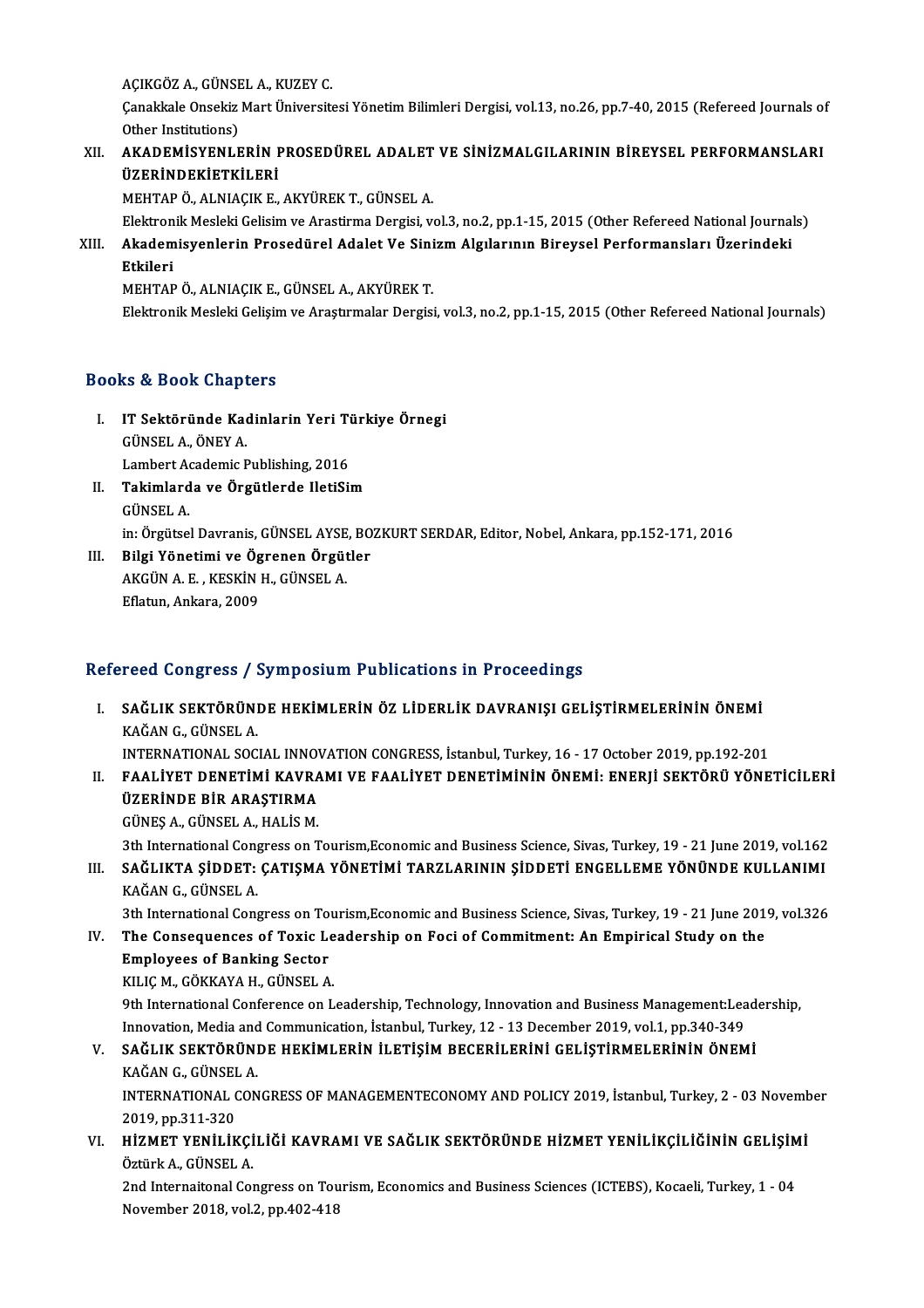| VII.   | ÇİFT YÖNLÜ ÖRGÜTLER DAHA MI DAYANIKLI? SAĞLIK İŞLETMELERİ ÜSTÜNDE BİR ARAŞTIRMA<br>GÜNSEL A., Dodourova M.                                                                                                                                              |
|--------|---------------------------------------------------------------------------------------------------------------------------------------------------------------------------------------------------------------------------------------------------------|
|        | 2nd International Congress on Tourism, Economic and Business Science (ICTEBS), Kocaeli, Turkey, 1 - 04<br>November 2018, vol 2, pp.7-12                                                                                                                 |
| VIII.  | Bilişim Sektöründe Mesleki Gelişim Olanaklarinin İş Değiştime Tutum ve Davranışlarına Etkileri<br>YIKILMAZ İ., GÜNSEL A., KARA K., KARA K.                                                                                                              |
|        | II. Uluslararası Sosyal Araştırmalar ve Davranış Bilimleri Sempozyumu, Antalya, Turkey, 21 - 23 October 2018,<br>pp 374-387                                                                                                                             |
| IX.    | SAĞLIK KURUMLARINDA YENİLİKÇİLİĞİN (İNOVASYON) BOYUTLARI VE ZİNCİR HASTANELERDE<br>UYGULANMASI                                                                                                                                                          |
|        | Öztürk A., GÜNSEL A.<br>2nd International 12th National Congress on Health and Hospital Administration, Bodrum, Turkey, 11 - 13 October<br>2018, pp 144-151                                                                                             |
| X.     | ORGANIZATIONAL AMBIDEXTERITY AS A CATALYZER FOR CORPORATE SUSTANABILITY:A<br>QUALITATIVE STUDY ON BORSA ISTANBUL COMPANIES                                                                                                                              |
| XI.    | KILIÇ KEÇELİ S., GÜNSEL A.<br>Current Debates in Management Organization, İstanbul, Turkey, 19 - 21 April 2018, vol.29, pp.147-158<br>THE EFFECTS OF CRM PRACTICES ON FINANCIAL PERFORMANCE FROM AN INNOVATIVE                                          |
|        | <b>PERSPECTIVE</b><br>TÜKEL ERGÜN A., ŞAHİN A., GÜNSEL A.                                                                                                                                                                                               |
| XII.   | Current Debatesin Management Organization, İstanbul, Turkey, 19 - 20 April 2018, vol.29, pp.41-50<br>The Concepts of Corporate Social Responsibility and the Effects of Perceptions of Corporate Social<br>Responsibility onOrganizational Commitment   |
|        | GÜNSEL A., CANDAN F. B., ERSAN K.<br>INTERNATIONAL CONFERENCE ON GLOBAL COMPETITITON AND INNOVATION MANAGEMENT, 9 - 11 November                                                                                                                         |
| XIII.  | 2017, vol 1, pp 1-27<br>PERSONALITY AND CREATIVITY RELATIONSHIP: A RESEARCH ON THE manufacturing sector<br>employee IN THE SCOPE OF FIVE FACTOR PERSONAL THEORY<br>GÜNSEL A., GÜNDÜZ ÇEKMECELİOĞLU H., UMUT G., YIKILMAZ İ.                             |
|        | INTERNATIONAL CONFERENCE ON GLOBAL COMPETITITON AND INNOVATION MANAGEMENT, 9 - 11 November<br>2017                                                                                                                                                      |
| XIV.   | Transformational Leadership and Individual Creativity: The Mediating Role of Intrinsic Motivation<br>GÜNDÜZ ÇEKMECELİOĞLU H., ÖZTÜRK İLHAN Ö., GÜNSEL A.                                                                                                |
| XV.    | 13.International Strategic Management Conference, Podgorica, Montenegro, 6 - 08 July 2017, pp.589-597<br>PERSONALITY AND CREATIVITY RELATIONSHIP: A RESEARCH ON THE MANUFACTURING SECTOR<br><b>EMPLOYEE IN THE SCOPE OF FIVE FACTOR PERSONAL THEORY</b> |
|        | GÜNSEL A., GÜNDÜZ ÇEKMECELİOĞLU H., Günaydın U.<br>International Conference on Global Competition and Innovation Management (ICGCIM 2017), 9 - 11 November<br>2017                                                                                      |
| XVI.   | Kurumsal Sosyal Sorumluluk Kavramı Ve Kurumsal Sosyal Sorumluluk Algılarının Örgütsel Bağlılık<br>Üzerine Etkileri                                                                                                                                      |
|        | GÜNSEL A., CANDAN F. B., KARATAŞ E.                                                                                                                                                                                                                     |
| XVII.  | International Conference On Global Competition And Innovation Managemen, 19 - 21 July 2017<br>Transformational Leadership, Individual Creativity and Intrinsic Motivation                                                                               |
|        | GÜNDÜZ ÇEKMECELİOĞLU H., ÖZTÜRK İLHAN Ö., GÜNSEL A.                                                                                                                                                                                                     |
|        | 13TH INTERNATIOAL STRATEIC MANAGEMENT CONFERENCE, 6 - 08 July 2017                                                                                                                                                                                      |
| XVIII. | Pozitif Psikolojik Sermaye, Duygusal Emek Görev/Bağlamsal Performans Arasındaki İlişkinin<br>İncelenmesi: Bankacılık Sigortacılık Sektöründe Bir Araştırma                                                                                              |
|        | ACARAY A., GÜNSEL A.                                                                                                                                                                                                                                    |
|        | 25. ULUSAL YÖNETİM VE ORGANİZASYON KONGRESİ, Ankara, Turkey, 25 - 27 May 2017, pp.1116-1124                                                                                                                                                             |
| XIX.   | Kurumsal Kimliğin Kurumsal İtibar Üzerindeki Etkileri: Bankacılık Sektöründe Bir Araştırma                                                                                                                                                              |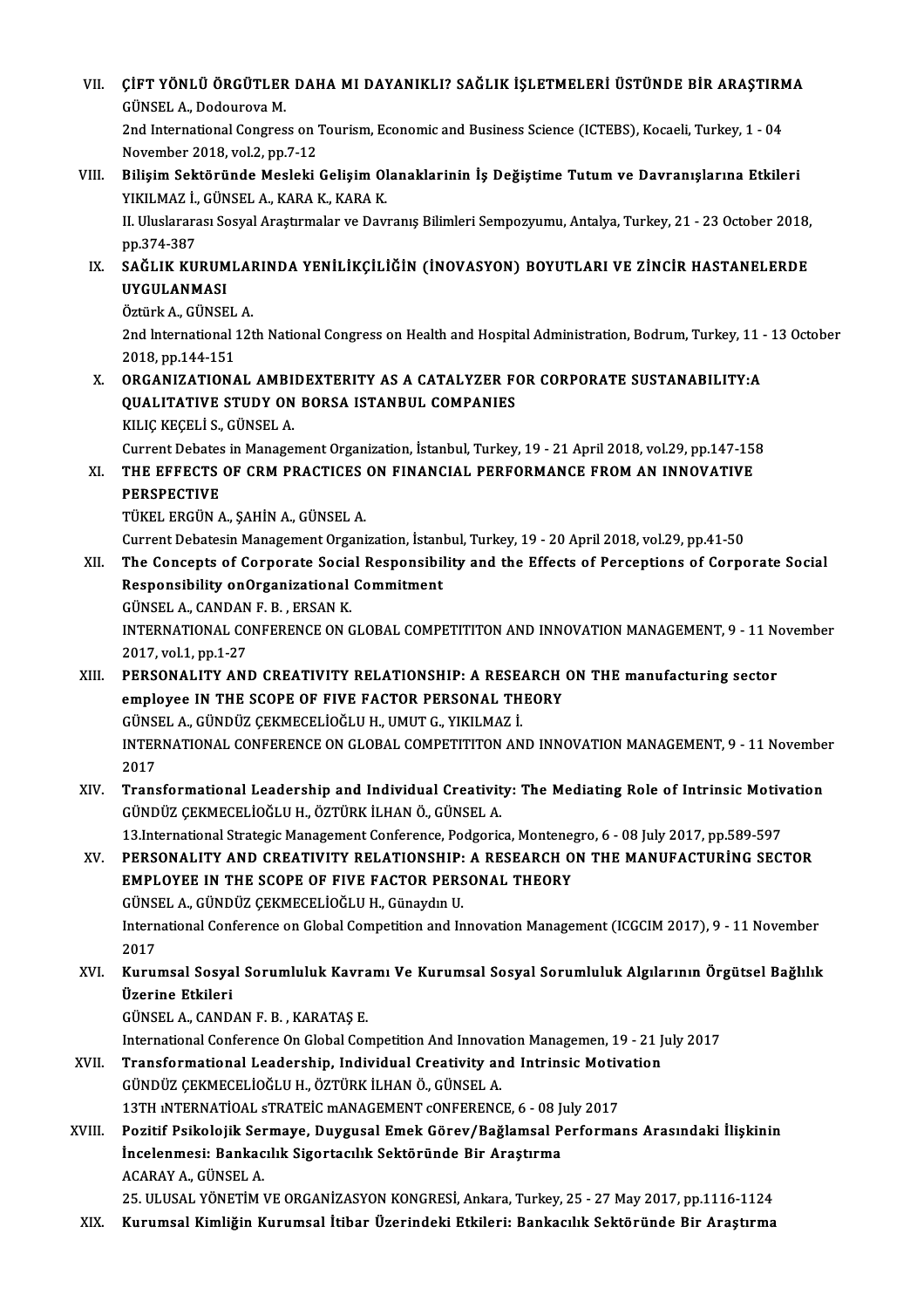ŞEVİKN.,GÜNDÜZ ÇEKMECELİOĞLUH.,GÜNSELA.

ŞEVİK N., GÜNDÜZ ÇEKMECELİOĞLU H., GÜNSEL A.<br>25. Ulusal Yönetim ve Organizasyon Kongresi, Ankara, Turkey, 25 - 27 May 2017, pp.852-861<br>XX. MOTİVASYONUN DUYGUSAL EMEK DAVRANIŞI ÜZERİNDEKİ ETKİSİ: BİR KAMU KURUMU 25. Ulusal Yönetim ve Organizasyon Kongre<br>MOTİVASYONUN DUYGUSAL EMEK DA<br>ÇALIŞANLARI ÜZERİNDE ARAŞTIRMA<br>ACARAY A ÇÜNSEL A ERKEN M MOTİVASYONUN DUYGUSAL E<br>ÇALIŞANLARI ÜZERİNDE ARA:<br>ACARAY A., GÜNSEL A., ERKEN M.<br>INTERNATIONAL CONCRESS OF M CALIŞANLARI ÜZERİNDE ARAŞTIRMA<br>ACARAY A., GÜNSEL A., ERKEN M.<br>INTERNATIONAL CONGRESS OF MANAGEMENT ECONOMY AND POLICY, İstanbul, Turkey, 20 - 21 May 2017,<br>pp.108 ACARAY A., GÜNSEL A., ERKEN M. INTERNATIONAL CONGRESS OF MANAGEMENT ECONOMY AND POLICY, İstanbul, Turk<br>pp.108<br>XXI. DUYGUSAL ZEKA İLE TAKIM ROLLERİ ARASINDAKİ İLİŞKİNİN İNCELENMESİ pp.108<br>DUYGUSAL ZEKA İLE TAKIM I<br>ACARAY A., GÜNSEL A., YAŞAR S.<br>INTERNATIONAL CONCRESS OF I DUYGUSAL ZEKA İLE TAKIM ROLLERİ ARASINDAKİ İLİŞKİNİN İNCELENMESİ<br>ACARAY A., GÜNSEL A., YAŞAR S.<br>INTERNATIONAL CONGRESS OF MANAGEMENT ECONOMY AND POLICY, İstanbul, Turkey, 20 - 21 May 2017,<br>nn 142 ACARAY<br>INTERN<br>pp.142<br>The Ff4 INTERNATIONAL CONGRESS OF MANAGEMENT ECONOMY AND POLICY, İstanbul, Tu<br>pp.142<br>XXII. The Effects of Outsourcing in Logistics Services to Competitive Advantage<br>VILLEM CÜNISELA CÜNDÜZ CEYMECELIQĞLU H pp.142<br>The Effects of Outsourcing in Logistics Servic<br>KILIÇ M., GÜNSEL A., GÜNDÜZ ÇEKMECELİOĞLU H.<br><sup>Oth Intornational Conference on Social Sciences, Du</sup> The Effects of Outsourcing in Logistics Services to Competitive Advantage<br>KILIÇ M., GÜNSEL A., GÜNDÜZ ÇEKMECELİOĞLU H.<br>9th International Conference on Social Sciences, Dubrovnik, Croatia, 8 - 09 April 2016, pp.240-249<br>Bese

25.UlusalYönetimveOrganizasyonKongresi,Ankara,Turkey,25 -27May2017,pp.852-861

KILIÇ M., GÜNSEL A., GÜNDÜZ ÇEKMECELİOĞLU H.<br>9th International Conference on Social Sciences, Dubrovnik, Croatia, 8 - 09 April 2016, pp.240-249<br>XXIII. Research on Effectiveness of Technology Transfer from a Knowledge B 9th Interna<br>Research<br>GÜNSEL A.<br>11th Intern Research on Effectiveness of Technology Transfer from a Knowledge Based perspective<br>GÜNSEL A.<br>11th International Strategic Management Conference, Vienna, Austria, 23 - 25 July 2015, vol.207, pp.777-785<br>The effects of indiv

GÜNSEL A.<br>11th International Strategic Management Conference, Vienna, Austria, 23 - 25 July 2015, vol.207,<br>XXIV. The effects of individual creativity and organizational climate on firm innovativeness<br>Cekmecelioglu H., GÜNS 11th International Strategic N<br>The effects of individual c<br>Cekmecelioglu H., GÜNSEL A. The effects of individual creativity and organizational climate on firm innovativeness<br>Cekmecelioglu H., GÜNSEL A.<br>9th International Strategic Management Conference, Riga, Latvia, 27 - 29 June 2013, vol.99, pp.257-264<br>Effe Cekmecelioglu H., GÜNSEL A.<br>9th International Strategic Management Conference, Riga, Latvia, 27 - 29 June 201<br>XXV. Effects Of Emotional Intelligence On Job Satisfaction An Empirical Study<br>CÜNDÜZ CEKMECELİQĞLU H. CÜNSEL A

9th International Strategic Management C<br>Effects Of Emotional Intelligence On <br>GÜNDÜZ ÇEKMECELİOĞLU H., GÜNSEL A.<br>Pres 9. International Strategic Manageme Effects Of Emotional Intelligence On Job Satisfaction An Empirical Study<br>GÜNDÜZ ÇEKMECELİOĞLU H., GÜNSEL A.<br>Proc. 8. International Strategic Management Conference, Barcelona, Spain, 21 - 23 June 2012<br>The Pole Of Elevibilit GÜNDÜZ ÇEKMECELİOĞLU H., GÜNSEL A.<br>Proc. 8. International Strategic Management Conference, Barcelona, Spain, 21 - 23 June 2012<br>XXVI. The Role Of Flexibility On Software Development Performance: An Empirical Study On So

### Proc. 8. International St<br>The Role Of Flexibility<br>Development Teams<br>CÜNSEL A Asikson A The Role Of Flexibility On Software<br>Development Teams<br>GÜNSEL A., Acikgoz A., Tukel A., Ogut E.<br><sup>Oth International Strategic Managemen</sub></sup> Bevelopment Teams<br>GÜNSEL A., Acikgoz A., Tukel A., Ogut E.<br>8th International Strategic Management Conference, Barcelona, Spain, 21 - 23 June 2012, vol.58, pp.853-860

GÜNSEL A., Acikgoz A., Tukel A., Ogut E.<br>8th International Strategic Management Conference, Barcelona, Spain, 21 - 23 June 2012, vol.58, pp.853-860<br>8XXVII. Effects Of Emotional Intelligence On Job Satisfaction: An Empirica Cekmecelioglu H., GÜNSEL A., Ulutas T.<br>8th International Strategic Management Conference, Barcelona, Spain, 21 - 23 June 2012, vol.58, pp.363-369 Effects Of Emotional Intelligence On Job Satisfaction: An Empirical Study On Call Center Employe<br>Cekmecelioglu H., GÜNSEL A., Ulutas T.<br>8th International Strategic Management Conference, Barcelona, Spain, 21 - 23 June 2012

XXVIII. Promoting creativity among employees of mature industries: The effects of autonomy and role 8th International Strategic Management Conference, Barc<br>Promoting creativity among employees of mature i<br>stress on creative behaviors and job performance<br>Celmeseliesh: H. CÜNSEL A Promoting creativity amo:<br>stress on creative behavio<br>Cekmecelioglu H., GÜNSEL A.<br>7th International Strategie M. stress on creative behaviors and job performance<br>Cekmecelioglu H., GÜNSEL A.<br>7th International Strategic Management Conference, Paris, France, 30 June - 02 July 2011, vol.24, pp.889-895<br>Knowledge Management And Learning Ca

## Cekmecelioglu H., GÜNSEL A.<br>7th International Strategic Management Conference, Paris, France, 30 June - 02 July 2011, vol.24, pp.889-<br>XXIX. Knowledge Management And Learning Capability To Enhance Organizational Innovativen 7th International Strategic Mana<sub>l</sub><br>Knowledge Management And<br>GÜNSEL A., Siachou E., Acar A. Z.<br><sup>7th International Strategie Mana</sup> Knowledge Management And Learning Capability To Enhance Organizational Innovati<br>GÜNSEL A., Siachou E., Acar A. Z.<br>7th International Strategic Management Conference, Paris, France, 30 June - 02 July 2011, vol.24<br>The effects

GÜNSEL A., Siachou E., Acar A. Z.<br>7th International Strategic Management Conference, Paris, France, 30<br>XXX. The effects of organizational climate on team innovativeness 7th International Strat<br>The effects of organ<br>Acikgoz A., GÜNSEL A.<br>7th International Strat The effects of organizational climate on team innovativeness<br>Acikgoz A., GÜNSEL A.<br>7th International Strategic Management Conference, Paris, France, 30 June - 02 July 2011, vol.24<br>The Effects of Progess Innovation in Logis

Acikgoz A., GÜNSEL A.<br>7th International Strategic Management Conference, Paris, Fr.<br>XXXI. The Effects of Process Innovation in Logistics Service 7th International<br>The Effects of P<br>Acar Z., Gunsel A.<br>Eth European Cor The Effects of Process Innovation in Logistics Service<br>Acar Z., Gunsel A.<br>5th European Conference on Entrepreneurship and Innovation, Athens, Greece, 01 September 2010, pp.1-9<br>Technology Audit: An Emninical Study on SMEs o Acar Z., Gunsel A.<br>5th European Conference on Entrepreneurship and Innovation, At<br>XXXII. Technology Audit: An Empirical Study on SMEs of Istanbul<br>Gunsel A., Cetindamar D.

## 5th European Conferenc<br>Technology Audit: An<br>Gunsel A., Cetindamar D.<br>Eth European Conferenc

5th European Conference on Entrepreneurship and Innovation, Athens, Greece, 01 September 2010, pp.263-272

#### Supported Projects

GÜNSEL A., Project Supported by Higher Education Institutions, YÜKSELEN BİR SEKTÖR OLARAK YARATICI